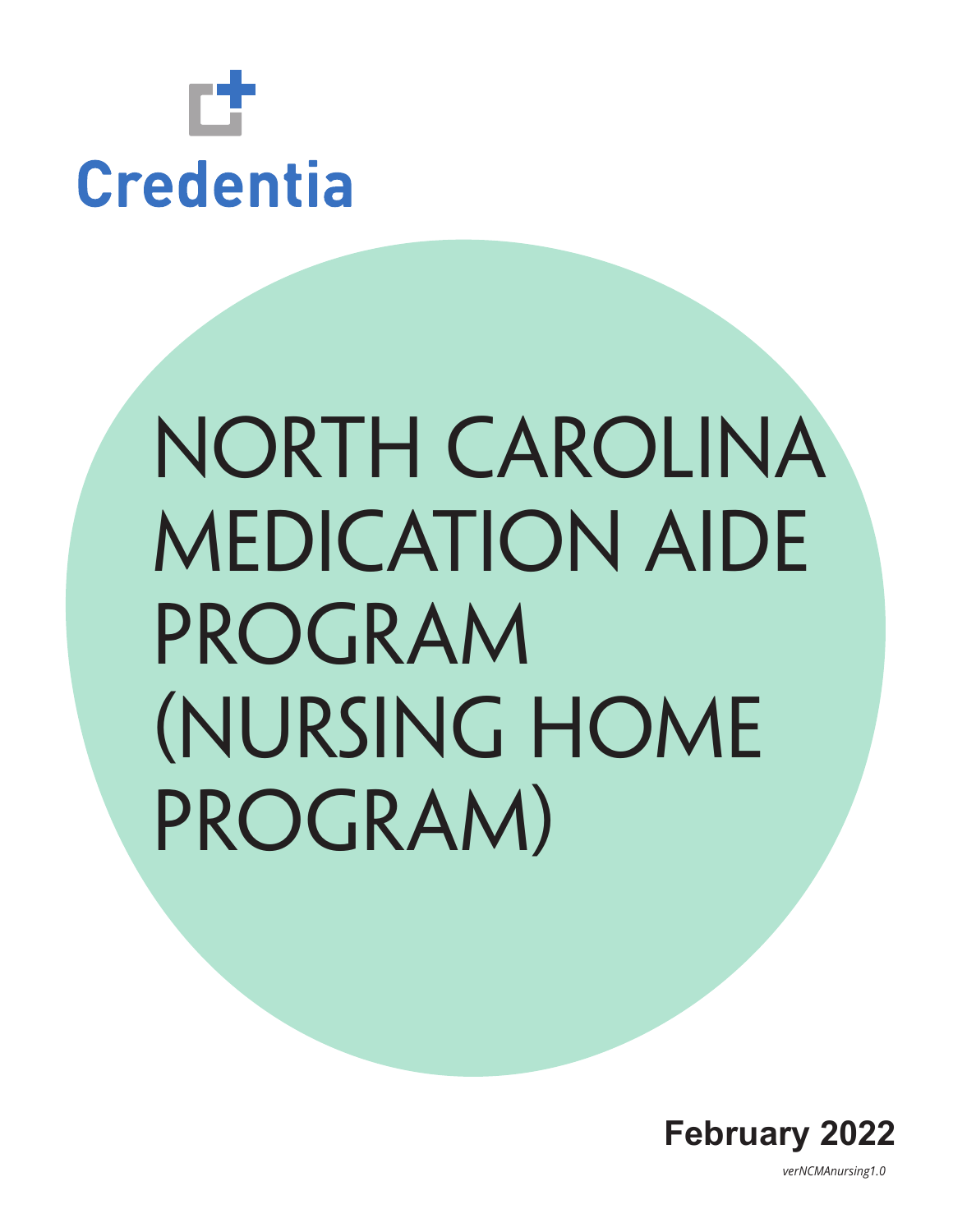# **Quick Reference**

## **North Carolina Department of Health and Human Services Division of Health Service Regulation**

2709 Mail Service Center Raleigh, NC 27699-2709 1-919-855-3969

Office Hours

Monday through Friday 8:00 a.m. – 5:00 p.m. (Eastern Time Zone, weekdays) The phone lines will be open between 8:00 am - 12:00 p.m. and 1:00pm - 3:00 p.m.

Go to NC DHHS website https://ncnar.ncdhhs.gov/ for additional information

### **Credentia Registration and Scheduling Services North Carolina Medication Aide Adult Care** 1-888-723-6773

Office Hours: (Eastern Time Zone) Monday through Friday 8 am – 11 p.m. Saturday  $8$  a.m.  $-5$  p.m. Sunday  $10$  a.m  $-4$  p.m.

## **Call to:**

- Schedule, cancel, or reschedule an examination
- Ask questions about Online Registration
- Obtain information regarding your Score Report
- Obtain information regarding the examination

**Go to Credentia's website** (https://credentia.com/test-takers/ncma) to:

- Access your CNA365 Account to register to take the exam
- Download a Candidate Handbook
- View most current exam updates
- View Frequently Asked Questions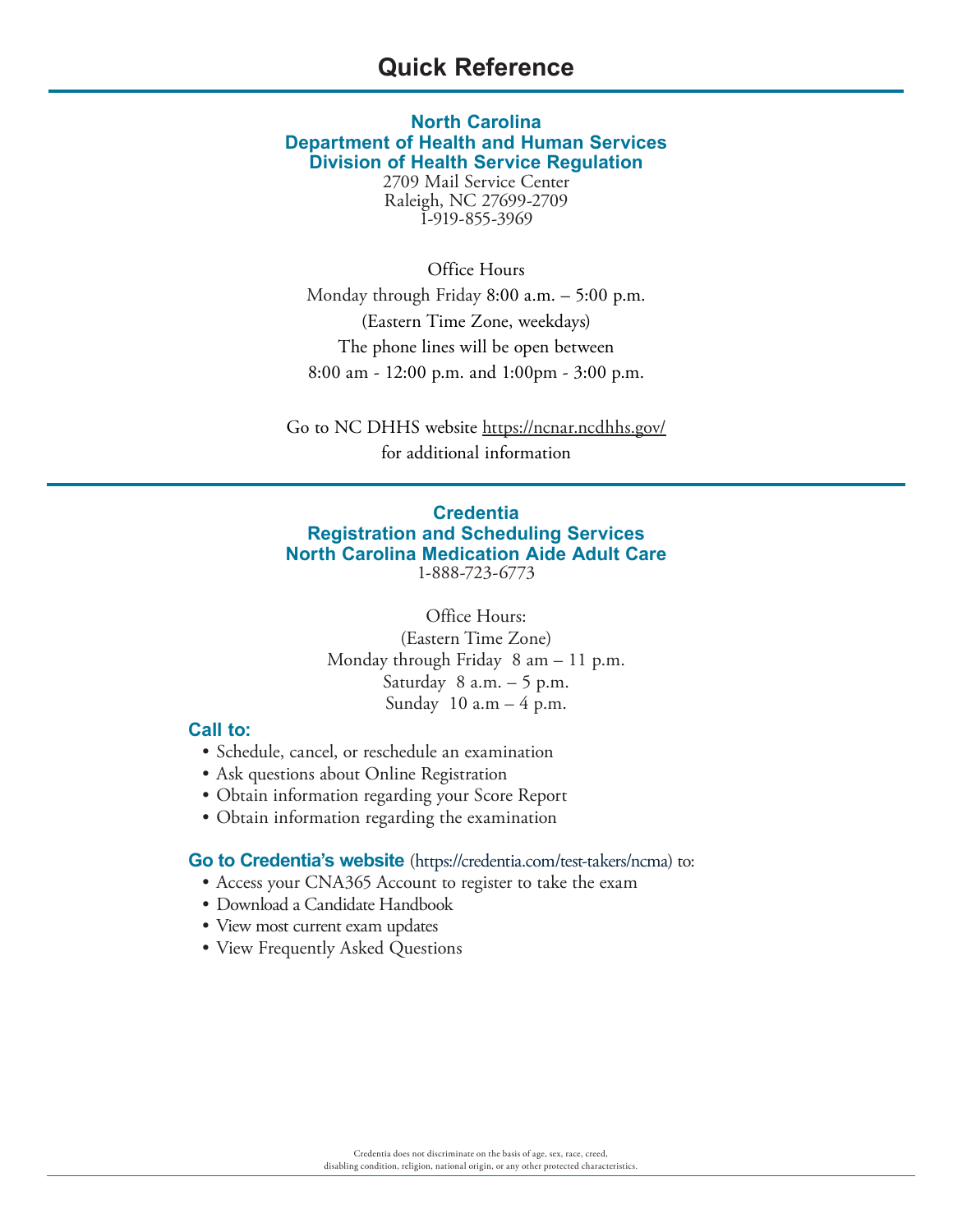# **Table of Contents**

| <b>Quick Reference  inside front cover</b> |              |  |
|--------------------------------------------|--------------|--|
|                                            | 1<br>1<br>-1 |  |
|                                            |              |  |
|                                            |              |  |
|                                            |              |  |
|                                            |              |  |
|                                            |              |  |
|                                            |              |  |
|                                            |              |  |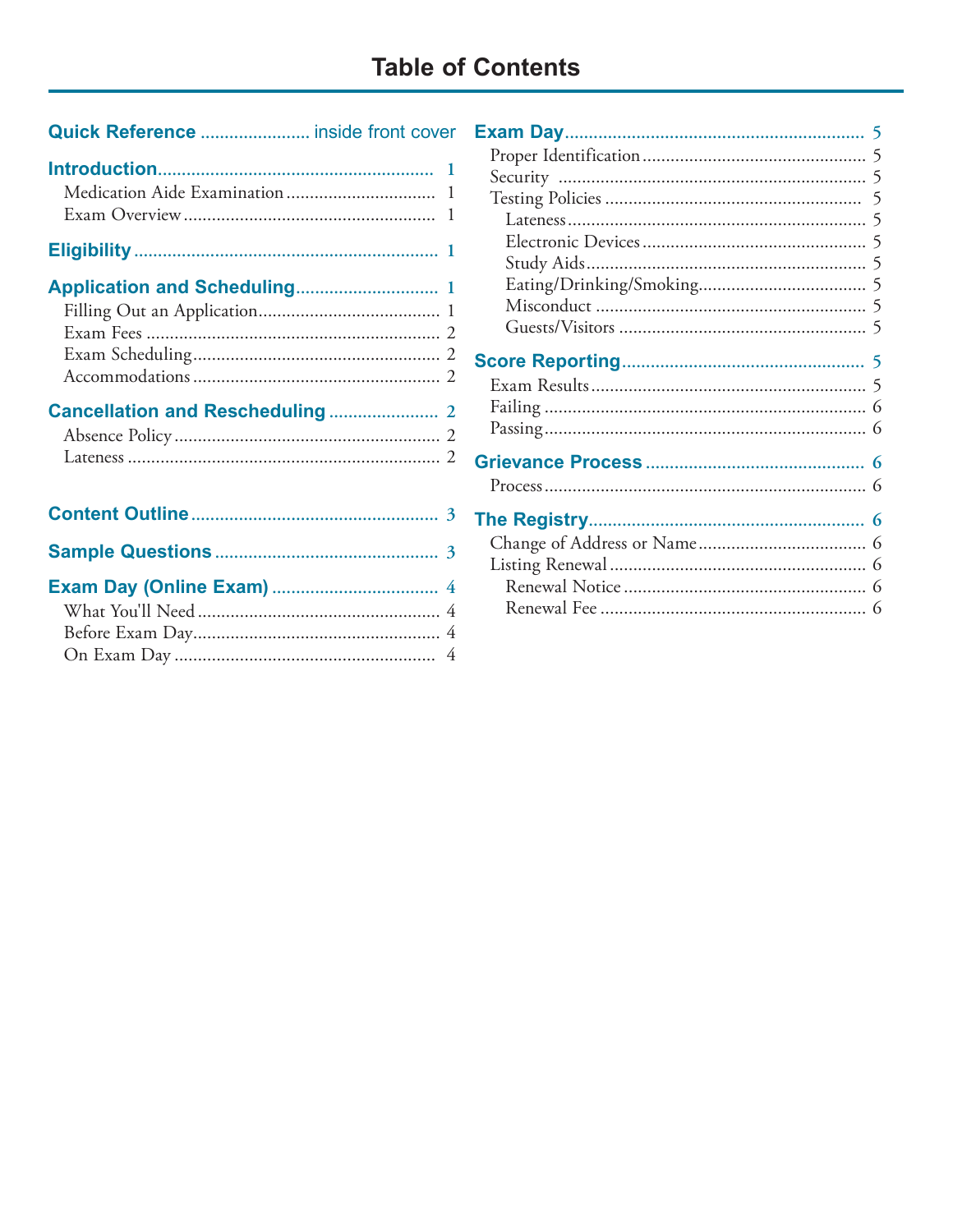# **Introduction**

This handbook is designed for candidates seeking Medication Aide certification in North Carolina, leading to listing on the North Carolina Medication Aide Registry. It describes the process of applying for and taking the Medication Aide Examination. It is important that you read the entire handbook and keep a copy of it until you are notified of your examination results. The purpose of the Medication Aide Examination is to ensure that individuals who administer medication have the basic knowledge and skills to perform their duties. The North Carolina Department of Health and Human Services (DHHS) has contracted with Credentia, a nationally recognized leading provider of assessment services to regulatory agencies, to administer the examination. Credentia will develop, score, and report the results of the Medication Aide Examination to the North Carolina Medication Aide Registry. Completion of this medication aide examination and subsequent listing on the NC Medication Aide Registry will qualify an individual for consideration of employment in a skilled Nursing facility in North Carolina. It will not qualify an individual in an adult care home. Individuals who wish to work as a medication aide in an adult care home should contact the NC Division of Health Service Regulation at 1-919-855-3765 for information on medication aide testing required for work in an adult care home.

# **Medication Aide Examination**

Credentia has developed this examination to meet the medication aide evaluation requirement of North Carolina state laws and regulations. The examination is a measure of medication aide-related knowledge, skills, and abilities. The purpose of the examination is to make sure that you understand and can safely perform the job of an entry-level medication aide.

## **Exam Overview**

The Medication Aide Examination consists of sixty (60) multiple choice questions written in English. Sample examination questions are provided in this handbook. The examination will be administered as an online proctored exam. The examination is scored immediately after you complete it. NC DHHS is responsible for the content of the examination and for determining the passing score for the examination, as well as for decisions regarding who is eligible to take the examination.

All candidates applying to take the Medication Aide Examination in North Carolina **MUST** complete an *Application for Registration by Competency Examination* form. The completed application, fees, and signed **COPY** of your training completion certificate must be submitted.

You have three (3) attempts to pass the Medication Aide Examination within two (2) years from the completion date of your training program in order to be placed on the North Carolina Medication Aide Registry. If you do not pass the examination after 3 attempts or within two (2) years of training, you will need to repeat a training course and retake the examination.

# **Registration and Scheduling**

# **Online Registration and Scheduling**

With the Credentia CNA365 system, online registration is quick, convenient and an environmentally responsible way to register for your examination. A detailed step-by-step reference guide on how to create a CNA365 account and register for exams can be found at www.credentia.com/test-takers/ncma

After completing a North Carolina state-approved training course, you will create an online account with Credentia's CNA365 system. To create a CNA365 account, click the "CNA365 Login" button on the top of the North Carolina registry adult care website page at www.credentia.com/test-takers/ncma

- Payment is in the form of a credit card or pre-paid credit card (American Express, MasterCard, Visa, ACH/ electronic check, or electronic voucher). Fees are non-refundable and non-transferable once submitted.
- For Written (or Oral) online exams, you may schedule an exam as early as the following day depending on exam availability.
- You are responsible for completing an online application in CNA365. You may ask someone from your nurse aide training program or facility employer for assistance in completing the application. If you need help or have any questions about the application process, contact a support representative at 1-800-274-2615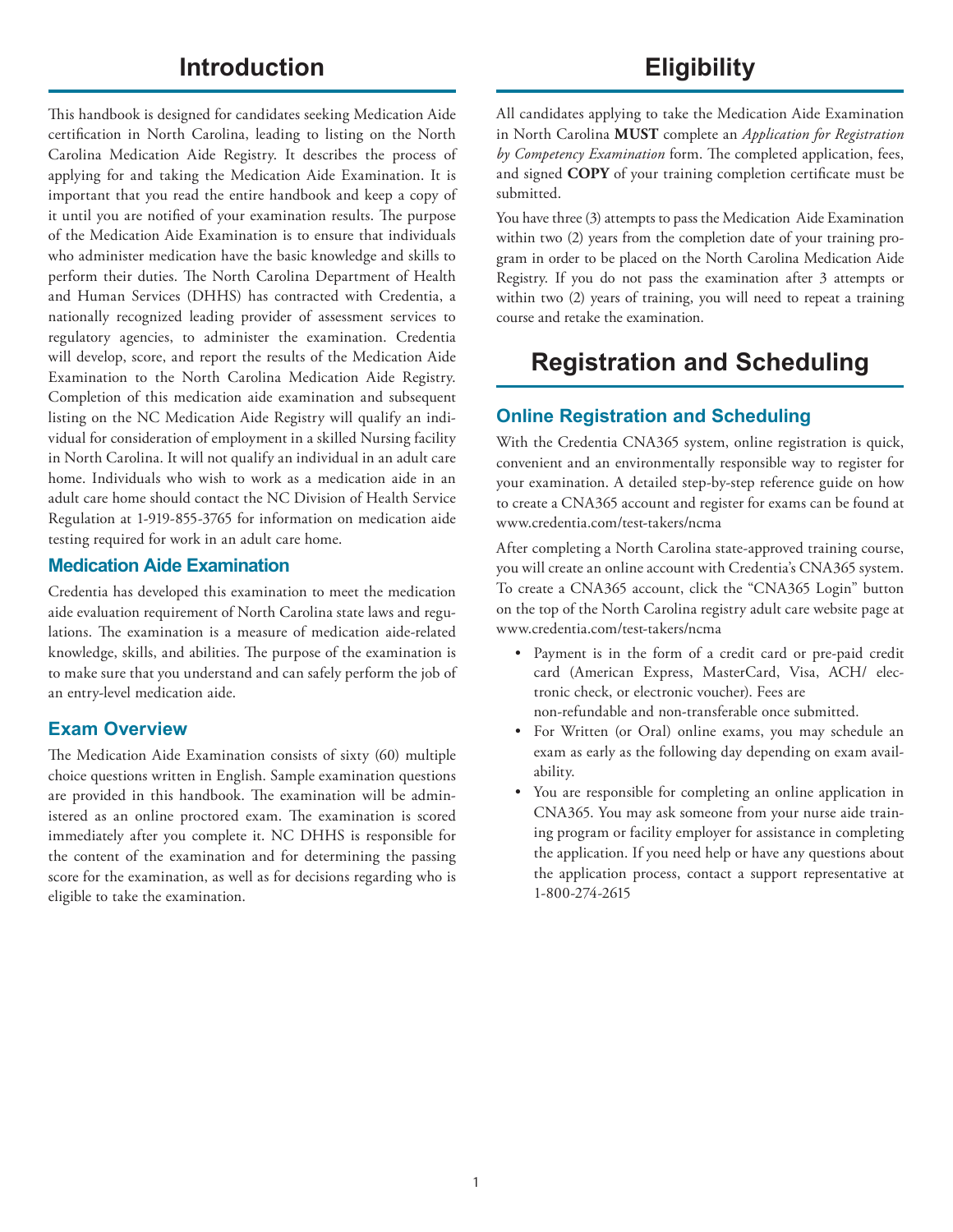## **Exam Fees**

There is an examination fee of \$59 each time you test. Payment will NOT be accepted at the test center. Examination fees are non-refundable and non-transferable. Under federal and North Carolina state laws, candidates employed in nursing homes that participate in Medicaid/Medicare programs are prohibited from paying their examination fees. Employers must pay the examination fee and any re-test fee for those candidates in their employ as nurse aides or candidates who have a written commitment or signed acceptance of employment on file in a Medicaid-certified nursing home. Candidates not employed in a Medicaid-certified nursing home or who have not received an

offer of employment from a Medicaid-certified nursing home are permitted to pay their own examination fee. If you are not currently employed in a nursing home, you may pay the fee yourself.

# **Exam Scheduling**

For more information about scheduling, or on how to register for the examination online, please

visit: http://www.credentia.com/nc/test-takers/ncma

# **Accommodations**

Credentia complies with the provisions of the Americans with Disabilities Act as amended. The purpose of accommodations is to provide candidates with full access to the test. Accommodations are not a guarantee of improved performance or test completion. Credentia provides reasonable and appropriate accommodations to individuals with documented disabilities who demonstrate a need for accommodations.

Test accommodations are individualized and considered on a caseby-case basis. All candidates who are requesting accommodations because of a disability must provide appropriate documentation of their condition and how it is expected to affect their ability to take the test under standard conditions. This may include:

- Supporting documentation from the professional who diagnosed the condition, including the credentials that qualify the professional to make this diagnosis
- A description of past accommodations the candidate has received

Please visit www.credentia.com/accommodations to review the accommodation process and required supporting documentation.

# **Cancellation and Rescheduling**

You may cancel or reschedule an examination online in your CNA365 account. For details on how to cancel or reschedule an examination, visit www.credentia.com/test-takers/ncma and click on "How to Cancel or Reschedule an Exam" in the Resources section of the webpage.

Online Written (or Oral) examinations must be canceled or rescheduled at least 48 hours before the scheduled examination time.

If you do not cancel or reschedule your examination within the required time frames and do not show up for your scheduled examination, you will be responsible for the examination fee. Your fee will not be refunded and cannot be transferred to a new examination date, and you may not give your examination date to another person.

If you do not report to an examination at your scheduled time, you will be considered a "no-show" and fees paid will be forfeited.

# **Absence Policy**

Since unexpected situations occasionally occur, Credentia will consider excusing an absence from a scheduled examination in certain situations.

Acceptable reasons for re-scheduling are as follows:

- Illness of yourself or a member of your immediate family
- Death in the family
- Disabling traffic accident
- Court appearance or jury duty
- Military duty
- Weather emergency

Requests for excused absences must be made in writing and received within ten (10) business days following the scheduled examination. This request must include verification of your absence from an appropriate source. For example, if you had jury duty, you must supply a copy of your court notice. The decision of Credentia will be final regarding whether an absence is excused and whether you must pay the examination fee if you are absent.

#### **Lateness**

If you are late for your scheduled examination, or do not bring all of your required items (see What to Bring), you will NOT be allowed to test and your examination fee will NOT be returned.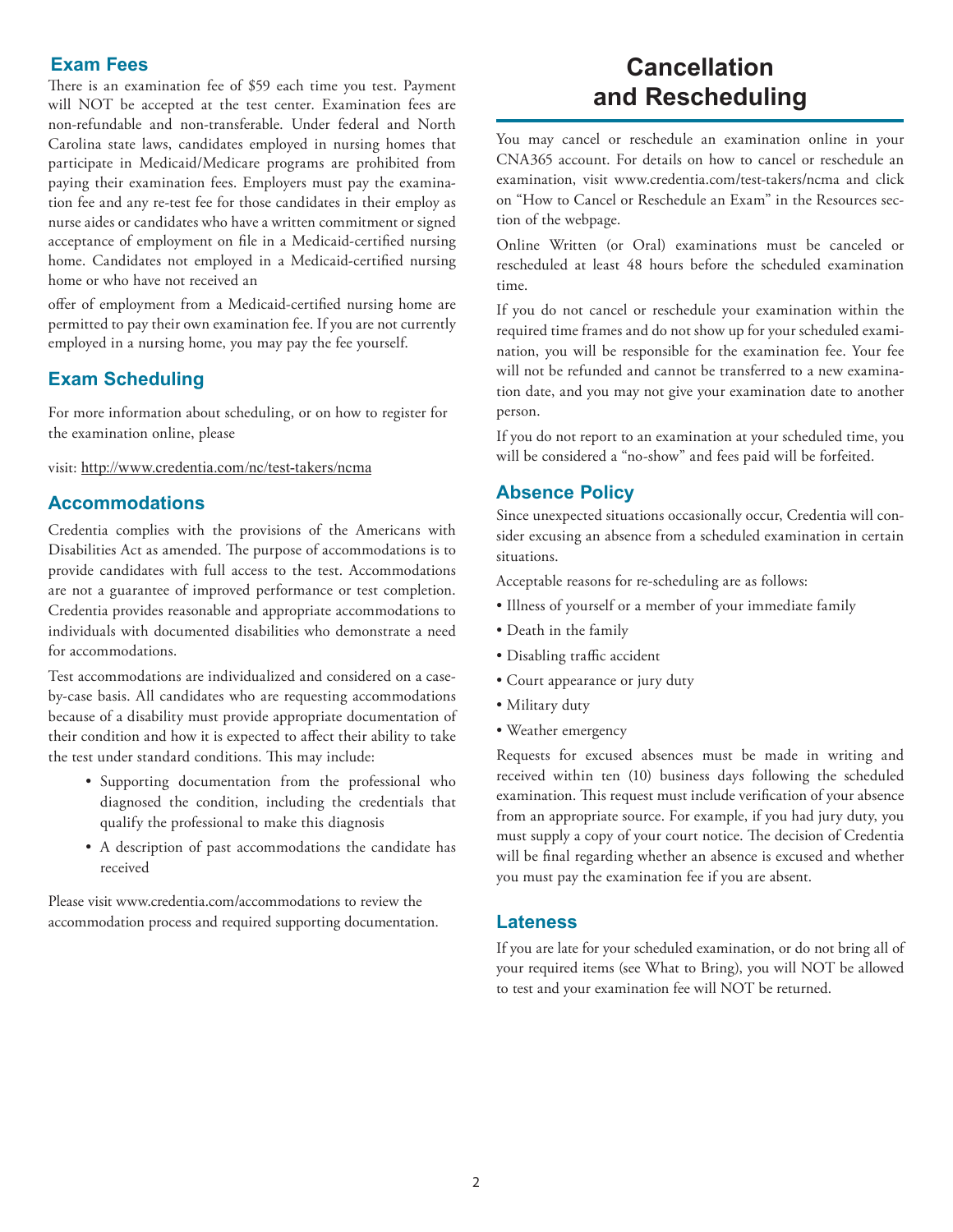# **Content Outline**

# **Sample Questions**

#### **I. AUTHORIZED DUTIES** *(10% of test content)*

- A. Roles, responsibilities, legal aspects and limitations of Medication Aides
	- 1. Authorized duties for a Medication Aide, including:
		- a. Permitted routes of medication administration: oral, eye, ear, nasal, inhalant, transdermal, topical, vaginal and rectal
		- b. Prohibited routes: subcutaneous, intradermal, intramuscular, and intravascular injections and medications via tubes and ostomies
	- 2. Medication Aide's responsibility for reporting to a nurse
	- 3. How to address conflict with role and authorized duty issues
	- 4. Medication Aide role under state regulations
		- a. Completed an NC Board of Nursing approved course
		- b.Completed a state-approved competency examination
		- c. Listed on NC Medication Aide Registry

#### **II. MEDICATION ADMINISTRATION** *(80% of test content)*

- A. Administering and charting medications
	- 1. Medication packaging
	- 2. Preparation and administration of medications by approved routes
	- 3. Special Circumstances for administering medications
		- a. Liquid medication
		- b.Cutting medications
		- c. Crushing medications
		- d.Difficulty swallowing
		- e. Administering medications to children
		- f. Allergies
	- 4. Correct medication administration procedure (Six rights) a. Right client
		- b. Right medication
		- c. Right dose
		- d.Right route
		- e. Right time
		- f. Right documentation
	- 5. Client medication rights, including the right to confidentiality and the right to know and refuse medications
	- 6. Client safety and error prevention
	- 7. Appropriate communication with supervising licensed nurse
	- 8. Infection control procedures including standard precautions
	- 9. Use of Medication Administration Record (MAR) to: a. Administer medications; and
		- b. Document medication administration
	- 10. Medication errors and reporting techniques
	- 11. Auditing and inventory systems
		- a. Controlled substance counts
		- b. Disposition of unused or contaminated medications

## **III. MEDICATION CONCEPTS** *(10% of test content)*

- A. Concepts in administration of medications
	- 1. Commonly used abbreviations
	- 2. Terminology and definitions

The following questions are samples of the kinds of questions that you will find on the Examination. Check your answers to these questions in the box below.

#### **1. Information that should be located on the MAR includes:**

- (A) medication dose
- (B) client's next of kin
- (C) medication side effects
- (D) agency medication administration policies

#### **2. When should a medication aide report a medication error to the supervisor?**

- **(**A) before the next medication is due
- (B) during the end of shift report
- (C) as soon as the error occurs
- (D) after calling the physician

#### **3. One teaspoon of an elixir is equal to:**

- (A) 10 milliliters
- (B) 5 milliliters
- (C) 1 ounce
- (D) 1 pint

#### **4. A symptom of anaphylaxis, a life-threatening allergic reaction, is:**

- **(**A) high blood pressure
- (B) quiet breathing
- (C) slow heart rate
- (D) wheezing
- **5. The site selected for applying a transdermal patch should be:**
	- (A) cold
	- (B) warm
	- (C) hairless
	- (D) odor free

**Correct Answers** FIRE 2. C 3. B 4. D 5. C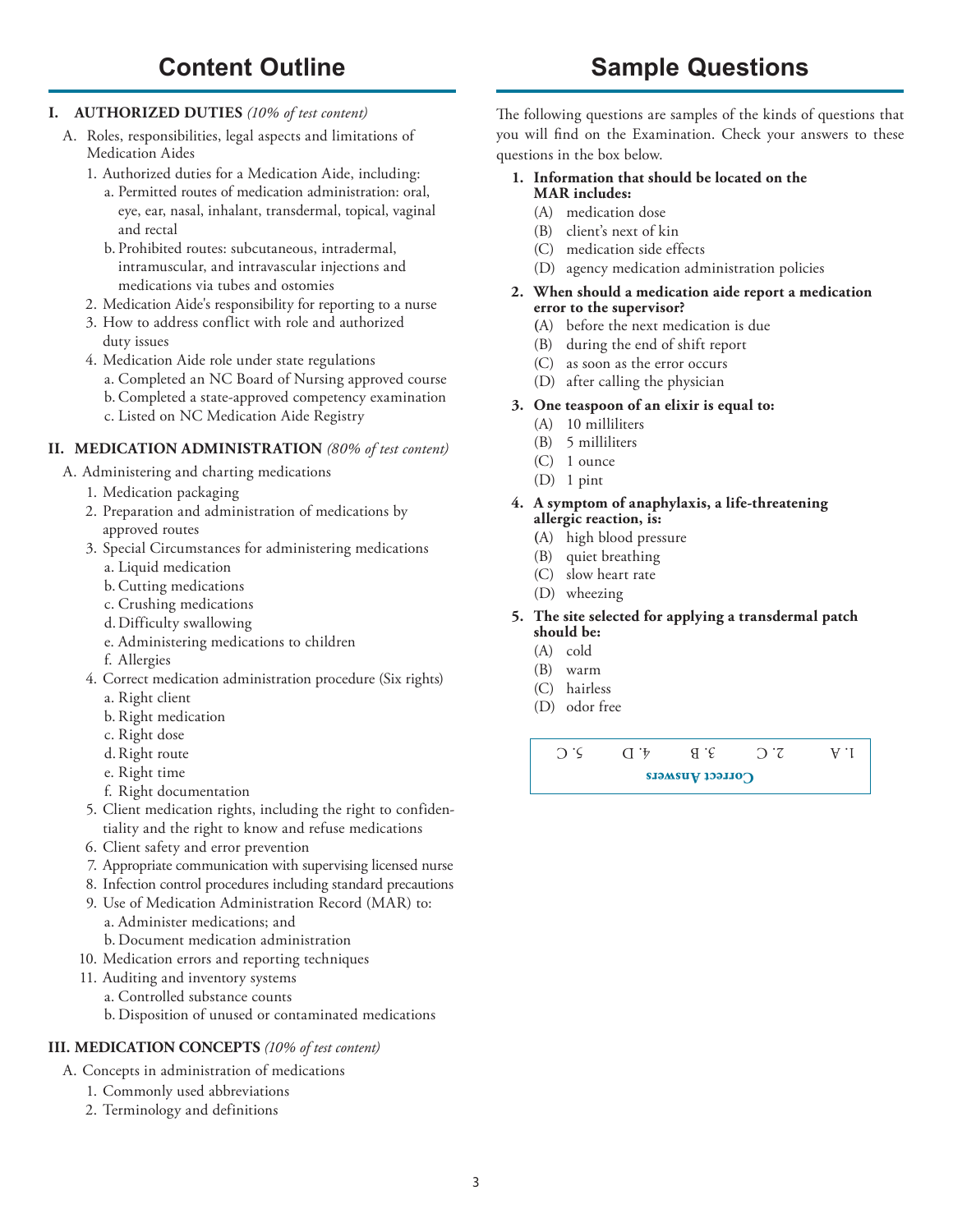# **Exam Day (Online Exam)**

A live proctor will monitor you through the webcam on your workstation to provide a secure exam experience.

Please visit www.credentia.com/online-exams for information on what to expect and how to best prepare for your online exam. We also recommend that you click on the "Policies & Procedures" link on this webpage to review detailed exam rules and procedures.

# **What You'll Need**

- A properly equipped computer, a desktop, laptop, or Chromebook with a single monitor (no smartphones or tablets). Visit www. credentia.com/online-exams to view or download system requirements.
- A private room if you don't have access to a private room, check with your training program or local library for availability.
- A mobile device to complete a 360 degree room scan, you'll need a smartphone or tablet (Apple or Android) that can download our free app.

# **Before Exam Day**

- Perform a system test make sure to do the required system test and exam simulation before exam day. Visit www.credentia.com/online-exams and select the "Run System Test" button.
- Find your testing space Find a quiet, distraction-free area in your home or office to take the exam.
- Get your ID ready You are required to bring two (2) forms of official, signature-bearing identification (one of which must be a photo identification). Photocopies of identification will NOT be accepted.

The name on your identification must be the same as the name you used on the application to register for the examination. If you do not have proper identification, you will not be allowed to test and your examination fee will not be refunded.

# **On Exam Day**

STEP 1: Prepare your testing space

- •Quiet: no background noise and inform members of your household you are taking an exam.
- •Well lit: Online proctors must be able to see you and your testing space.
- •Privacy: no one else in the room.
- •Remove Prohibited Items: clear workstation area to expedite room scan.
- •Restroom/Beverages: use restroom and prepare beverages before exam.
- STEP 2: Have your ID ready
	- •Have your government issued photo ID with you (see list or proper identification in section above).

STEP 3: Prepare your computer

- •Disconnect any additional monitors and close all other open applications.
- •Have your chargers (laptop, smart phone or tablet) plugged in or nearby.
- •Use a wired internet connection rather than WiFi, if possible.
- •If using WiFi, we recommend at least 3Mbps and ask that other household members do not use the internet during your exam.
- •Disconnect any VPNs or firewalls if you have them.
- •If taking an Oral Exam you must use a wired headset.

STEP 4: Download the ExamRoom 360 app

- Download the ExamRoom 360 app to your smartphone or tablet and have your CNA365 login credentials available (the user name and password for your Credentia CNA365 account). This app is required to complete a 360 degree room scan.
- STEP 5: Check-in for your exam
	- When To Check-In:you can begin the check in process up to 30 minutes prior to your appoint ment. Your onboarding agent will make sure everything is ready for your exam before intro ducing your proctor. Visit www.credentia.com/ online-exams to view or download detailed check-in procedures.
	- How To Check-In: go to www.credentia.com/ test-takers/ncma and click the "CNA365 login" button. Once logged in, find your scheduled exam and select the "Start Exam" button.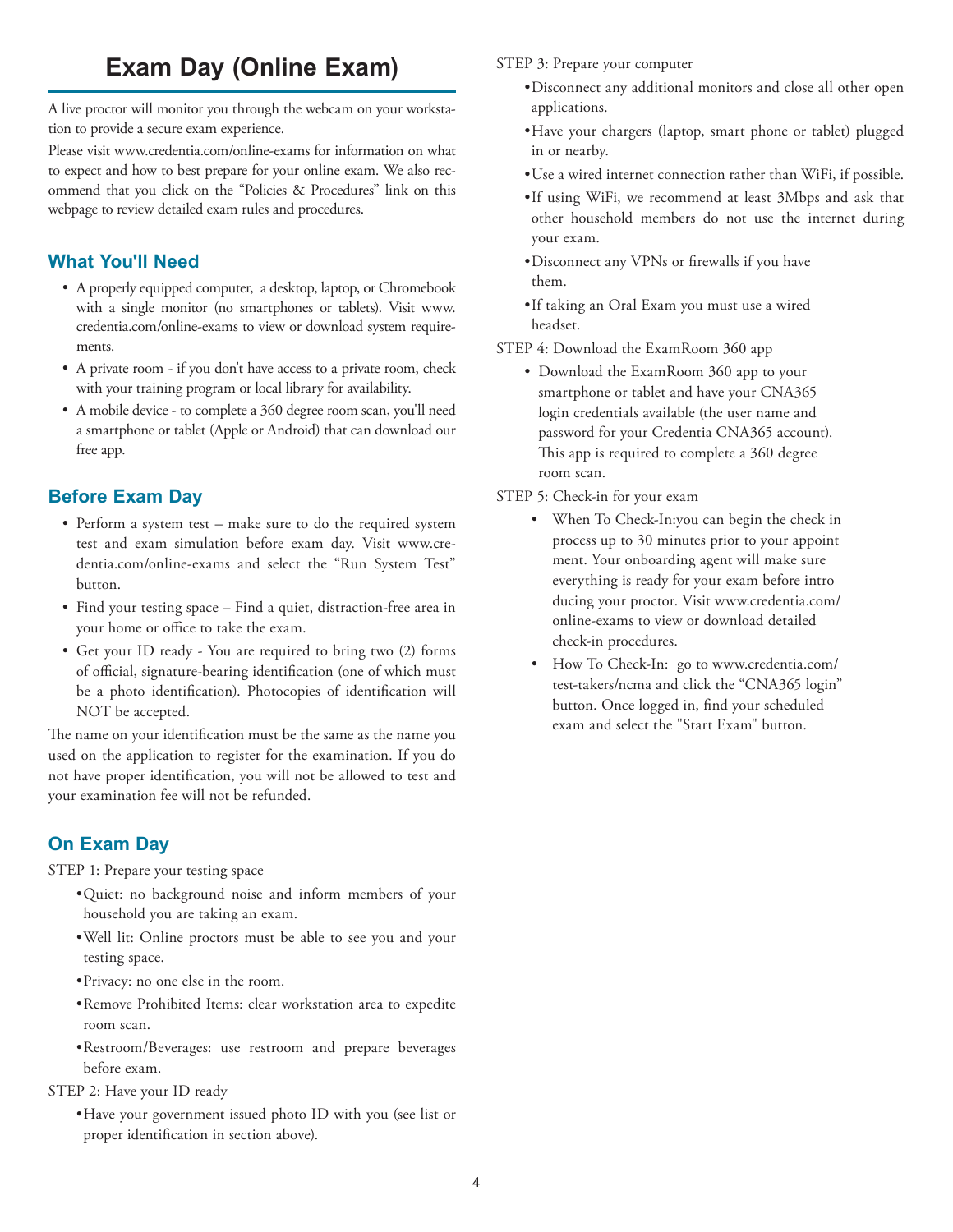# **Exam Day**

## **Proper Identification**

Candidates are required to to bring two (2) forms of current, not expired official U.S. government-issued signature-bearing identification (one of which must be photo-bearing) to the test site. Photocopies of identifications will not be accepted.

- One form of identification must be a U.S government-issued Social Security (SS) card, signed and not laminated.
- A second form of identification must be any of the items listed below and must be photo-bearing.
	- Current, non-expired driver's license
		- Candidates who do not have their new license by exam day must bring their expired driver's license and their temporary permit.
		- Current, non-expired learner's permit
	- Military Identification
		- Sponsor military identification and a dependent military identification may be used when presented with a valid SS card.
	- State- or federal-issued identification card
	- Passport (US or foreign, current, non-expired)
	- Alien registration card
	- Employment authorization document (EAD) photo identification card (curent, non-expired, federal-issued)

If a Candidate fails to present proper identification, then he or she will not be allowed to take the exam and the exam fee will not be refunded.

The name listed on the identifications must be the same as the name used to register for the exam, including suffixes and hyphens. If your name has changed, then you must complete the steps below at least nine (9) calendar days before your scheduled exam. Be prepared to provide official government documentation of your name change.

- Contact Credentia at 1-888-723-6773 if you are not on the North Carolina Nurse Aide I Registry.
- Contact Credentia at 1-888-723-6773 if you have already scheduled an exam.
- Contact the North Carolina Department of Health and Human Services at 1-919-855-3969 if you are on the North Carolina Nurse Aide I Registry.

## **Security**

If you give help to or receive help from anyone during the examination, the examination will be stopped. The incident will be reported

to the NC DHHS for review, and your examination will not be scored (see Testing Policies).

Please note that all examination questions, each form of the examination, and all other examination materials are copyrighted by and

the property of Credentia. Consequently, any distribution of the

examination content or materials through any form of reproduction, or through oral or written communication, is strictly prohibited and punishable by law.

## **Testing Policies**

The following policies are observed at each test center.

#### **Lateness**

If you are late for your scheduled examination, or do not bring all of your required materials, you will **NOT** be allowed to test and your examination fee will **NOT** be returned.

If you are late or do not bring all your required materials, you will **NOT** be allowed to test and you will be required to re-apply and pay another examination fee (see *Cancellation* for more details).

## **Study Aids**

Personal belongings such as briefcases, large bags, study materials, extra books, or papers are not permitted in examination area.

## **Eating/Drinking/Smoking**

You are not permitted to eat, drink, or smoke during the examination.

#### **Misconduct**

If you are discovered causing a disturbance of any kind or engaging in any kind of misconduct, you will be dismissed from the examination and the incident will be reported to the North Carolina Department of Health and Human Services.

#### **Guests/Visitors**

No guests, visitors, pets, or children are allowed.

# **Score Reporting**

#### **Exam Results**

You will receive a notification email from CNA365 when a new exam score has been posted to your online account. To access your score report, please login to your CNA365 account by clicking the "CNA365 Login" button on the top of the North Carolina nurse aide website page at www.credentia.com/test-takers/ncma. Score reports are generally available within a few hours after a testing event is completed for the day. If it has been more than 24 hours and you are unable to view your score report in CNA365, please contact customer service at 1-888-723-6773.